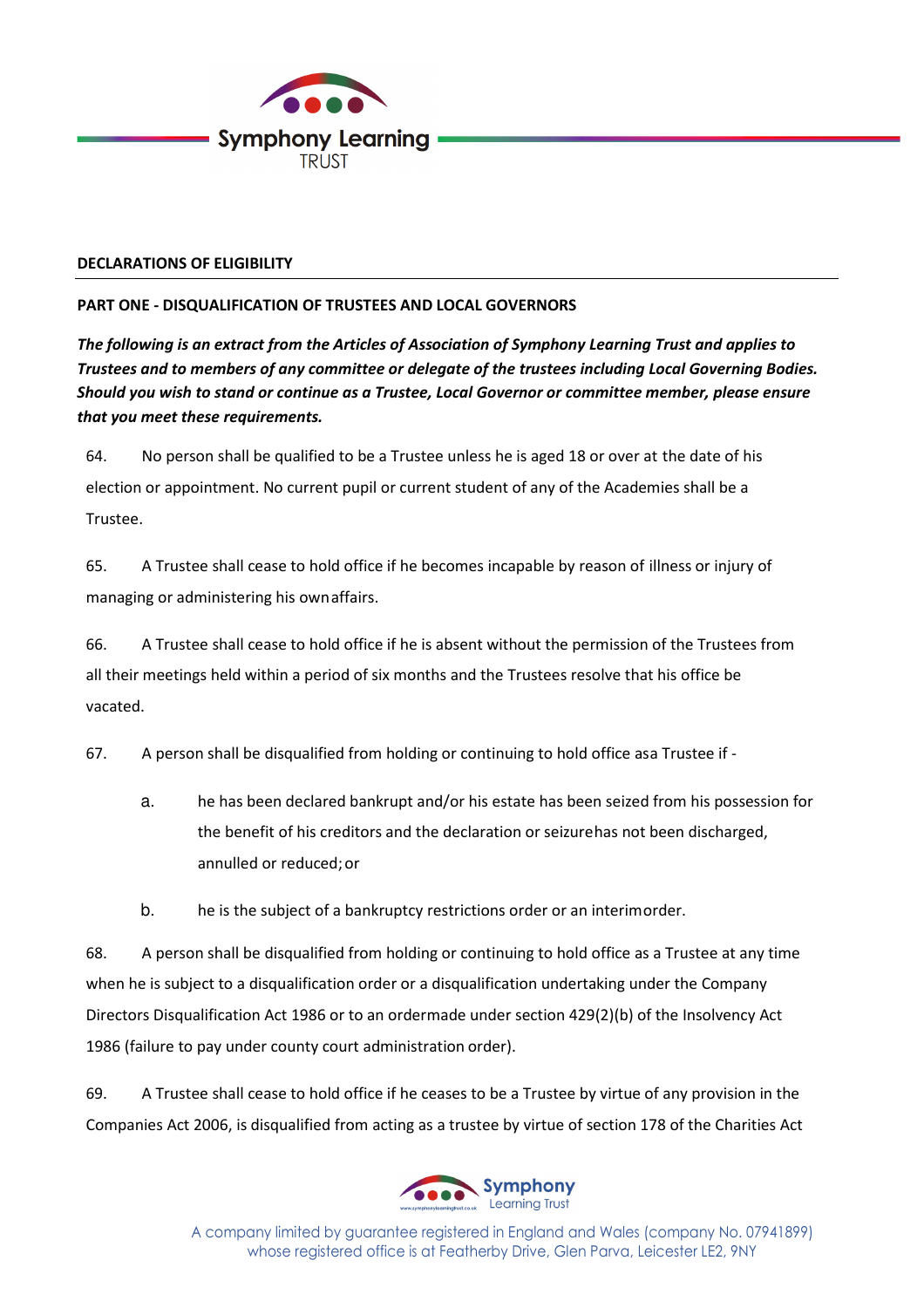2011 (or any statutory re-enactment or modification of that provision).

For use by mainstream, special, 16-19, alternative provision academies and free schools; and studio schools

70. A person shall be disqualified from holding or continuing to hold office as a Trustee if he has been removed from the office of charity trustee or trustee for a charity by an order made by the Charity Commission or the High Court on the grounds of any misconduct or mismanagement in the administration of the charity for which he was responsible or to which he was privy, or which he by his conduct contributed to or facilitated.

71. Not used.

72. Not used.

73. A person shall be disqualified from holding or continuing to hold office as a Trustee where he has, at any time, been convicted of any criminal offence, excluding any that have been spent under the Rehabilitation of Offenders Act 1974 as amended, and excluding any offence for which the maximum sentence is a fine or a lesser sentence except where a person has been convicted of any offence which falls under section 178 of the Charities Act 2011.

74. After the first Academy has opened, a person shall be disqualified from holding or continuing to hold office as a Trustee if he has not provided to the chairman of the Trustees a criminal records certificate at an enhanced disclosure level under section 113B of the Police Act 1997. In the event that the certificate discloses any information which would in the opinion of either the chairman or the Chief Executive Officer confirm their unsuitability to work with children that person shall be disqualified. If a dispute arises as to whether a person shall be disqualified, a referral shall be made to the Secretary of State to determine the matter. The determination of the Secretary of State shall be final.

Where, by virtue of these Articles a person becomes disqualified from holding, or continuing to hold office as a Trustee; and he is, or is proposed, to become such a Trustee, he shall upon becoming so disqualified give written notice of that fact to the Clerk. Articles 68 to 74, Articles 77 to 79 and Articles 97 to 98 also apply to any member of any committee or delegate of the Trustees, including a Local Governing Body, who is not a Trustee.

#### **PART TWO – AVOIDING INFLUENCED COMPANY STATUS**

The Trust must ensure it stays within limits specified in the Articles of Association as to the number of Members and Trustees who are Local Authority Associated Persons. The definition of a Local Authority Associated Person is 'current members (councillors), current officers or anyone who has been a member within the past four years'.